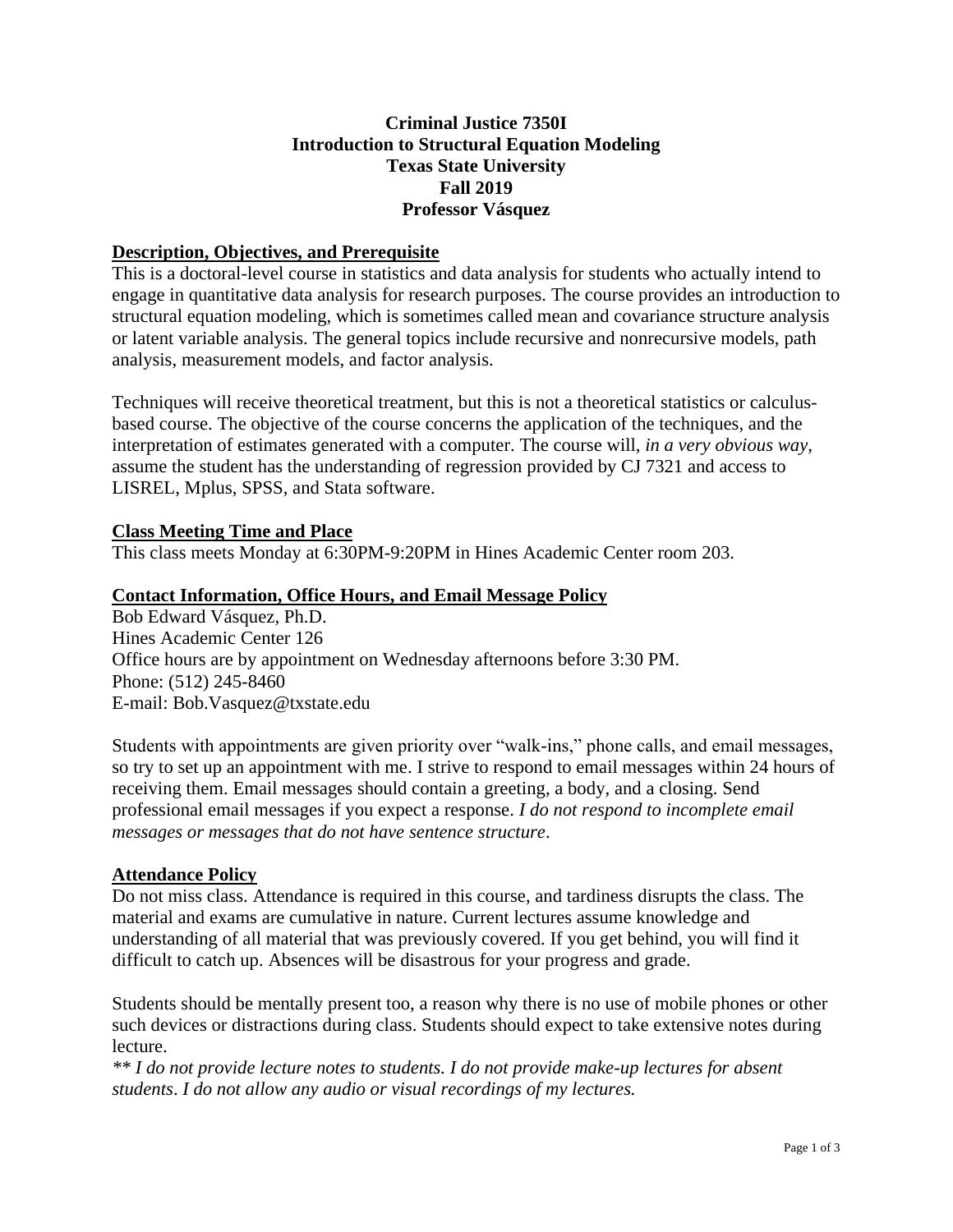## **Text and Materials**

The following three textbooks are required and should be available at the university bookstore. Articles for the course will be uploaded on TRACS as needed. You will also need a three-ringed hard-covered binder, plenty of paper, a writing instrument, and a scientific calculator. A graphing calculator is not needed. *Bring all materials to every class*.

## **Required**

Eliason, S. R. (1993). *Maximum likelihood estimation: Logic and practice*. Sage.

Fabrigar, L. R, & Wegener, D. T (2011). *Exploratory Factor Analysis (Understanding Statistics)*. Oxford University Press.

Kline, R. (2015). *Principles and Practice of Structural Equation Modeling* (4<sup>th</sup> ed.). New York: Guilford Publications.

### **Exams, Grading, and Late Work**

There will be three equal-weight exams over the span of the semester. Exams are take-home assignments due *approximately* one week after they are assigned.

| Exam I   | Due October 7, 2019            |
|----------|--------------------------------|
| Exam II  | Due November 25, 2019          |
| Exam III | Due December 9, 2019 (8:00 PM) |

Late work is not accepted. If the assignment is not submitted to me on or before the time it is due, the assignment is late and results in a score of zero percent. Assignments are due at the beginning of class.

### **Students with Special Needs**

If you are a student with a disability who will require an accommodation(s) to participate in this course, please contact me as soon as possible. You will be asked to provide documentation from the Office of Disability Services. Failure to contact me in a timely manner may delay your accommodations.

### **Academic Dishonesty and Honor Code**

It is expected that students do their own work in my class. This is a University-wide expectation, and academic penalties exist for violating the Honor Code Policy, which I provide below.

### **Texas State University Honor Code**

As members of a community dedicated to learning, inquiry, and creation, the students, faculty, and administration of our University live by the principles in this Honor Code. These principles require all members of this community to be conscientious, respectful, and honest.

WE ARE CONSCIENTIOUS. We complete our work on time and make every effort to do it right. We come to class and meetings prepared and are willing to demonstrate it. We hold ourselves to doing what is required, embrace rigor, and shun mediocrity, special requests, and excuses.

WE ARE RESPECTFUL. We act civilly toward one another, and we cooperate with each other. We will strive to create an environment in which people respect and listen to one another, speaking when appropriate, and permitting other people to participate and express their views.